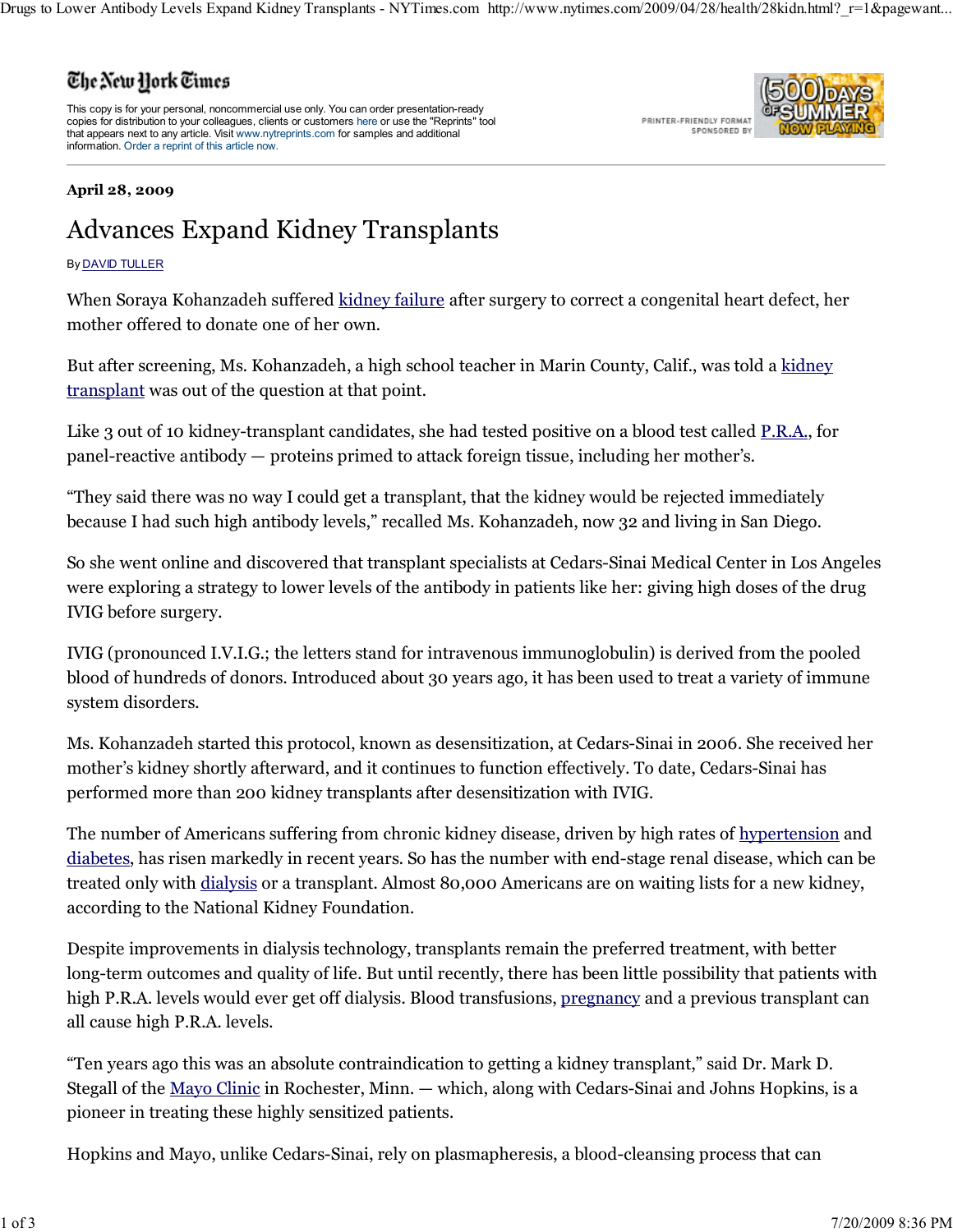eliminate the dangerous antibodies, generally followed by low doses of IVIG.

Plasmapheresis is used only in cases in which the patient has a live donor. Cedars-Sinai also accepts highly sensitized patients without living donors to prepare them with IVIG for a transplant from a deceased donor.

Both approaches have proved effective in small-scale studies and clinical practice, and all three centers routinely receive reimbursement from Medicare, which covers most kidney transplants regardless of age.

The desensitization protocols — which have also been used to avoid organ rejection because of blood-type incompatibility, another major problem for potential recipients — can cost tens of thousands of dollars more than conventional transplants and are complex to administer.

Still, even though these patients tend to have higher rates of short-term complications, the overall one-year survival rate is generally just slightly less than the 90 to 95 percent rates among conventional transplant patients.

Researchers at Cedars-Sinai, Hopkins and Mayo are also studying whether additional drugs, different dosing and treatment schedules, and other strategies can increase success rates by preventing the antibodies from returning.

The techniques are gaining in popularity. Among the 250 or so other transplant centers in the United States, some have started offering their own desensitization protocols, and others are closely monitoring research and clinical developments.

"This is very much an up-and-coming strategy," said Dr. Amy L. Friedman, a transplant surgeon at SUNY Upstate Medical Center in Syracuse and a board member of the American Association of Kidney Patients. "The results from these groups are really quite impressive, and we're on the cusp of considering whether to use it."

Dr. Robert Montgomery, chief of transplantation at Johns Hopkins, said some patients found his center after having been told they were too highly sensitized to receive a transplant. Because many such patients have been on long-term dialysis or have lost a previous transplanted kidney, they present special challenges.

"If you have a patient on dialysis for 20 years who has developed a bunch of co-morbid conditions and you put him through one of these fancy protocols, it's a much more difficult proposition than doing a first transplant on a 30-year-old," Dr. Montgomery said.

Ms. Kohanzadeh's first transplant center, the California Pacific Medical Center in San Francisco, did not refer her for desensitization elsewhere but recommended another P.R.A. test in several months to see if her levels would drop on their own.

Dr. Steven Katznelson, vice chairman of California Pacific's transplant department, defended that recommendation. (Ms. Kohanzadeh signed a privacy waiver so he could discuss her case.) He added that the desensitization protocols were still new three years ago and that the hospital had since referred dozens of patients with similar problems to Cedars-Sinai.

Despite the successes, transplant surgeons are concerned about a rigorous new effort by Medicare to review operations and outcomes at all transplant centers across the country, begun in the wake of widely reported